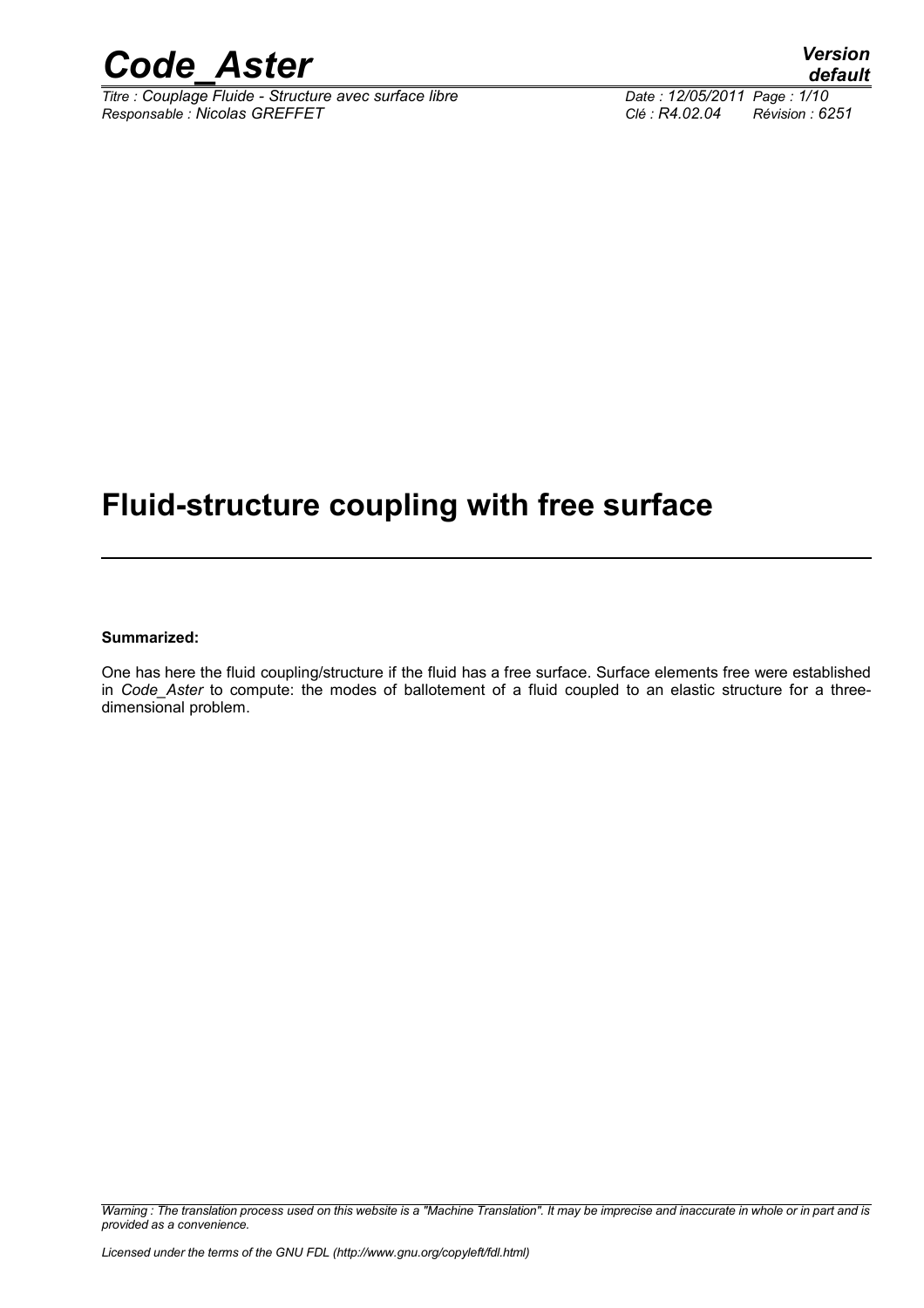*Titre : Couplage Fluide - Structure avec surface libre Date : 12/05/2011 Page : 2/10 Responsable : Nicolas GREFFET Clé : R4.02.04 Révision : 6251*

### **Contents**

*Warning : The translation process used on this website is a "Machine Translation". It may be imprecise and inaccurate in whole or in part and is provided as a convenience.*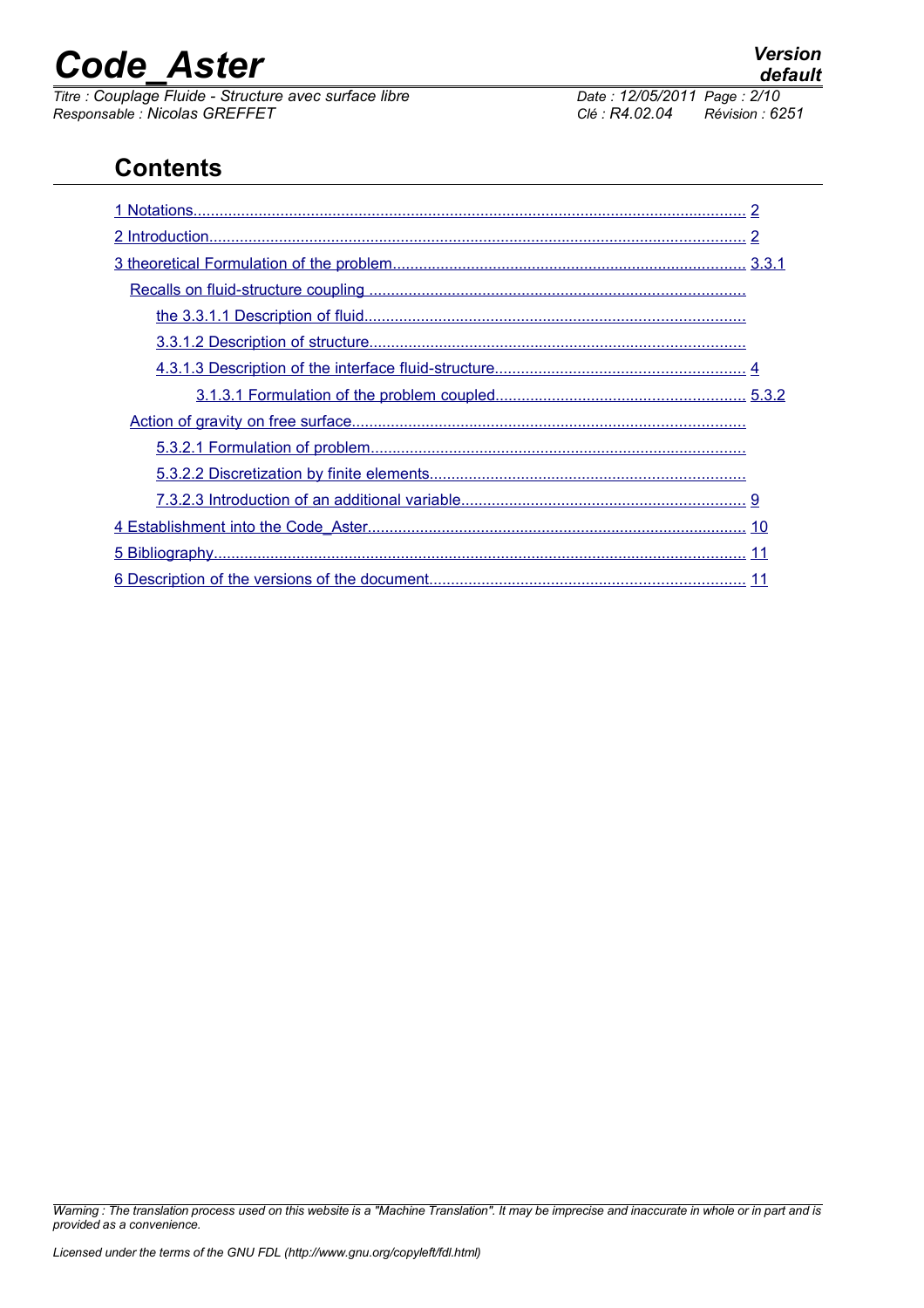*Titre : Couplage Fluide - Structure avec surface libre Date : 12/05/2011 Page : 3/10 Responsable : Nicolas GREFFET Clé : R4.02.04 Révision : 6251*

### **1 Notations**

<span id="page-2-0"></span>

| $\boldsymbol{P}$        |    | steady pressure in the fluid            |
|-------------------------|----|-----------------------------------------|
| $\boldsymbol{p}$        |    | fluctuating pressure in the fluid       |
| $X_{f}$                 |    | displacements in the fluid              |
| $\mathbf{X}_{\epsilon}$ |    | the field of displacements in structure |
| g                       | Î. | gravity                                 |
| Φ                       | ÷  | potential of displacements of the fluid |
| $\rho_f$ , $\rho_s$     |    | density of the fluid, structure         |
| Т                       |    | the tensor of the stresses in the fluid |
| $\sigma$                |    | the tensor of the stresses in structure |
| ε                       |    | the tensor of the strains in structure  |
| C                       | ÷  | the elasticity tensor                   |
| $\mathcal{C}$           | ÷  | the speed of sound in the fluid         |
| H                       | ÷  | the height fluid (or average height)    |
| n                       |    | the norm external of the fluid.         |

### **2 Introduction**

<span id="page-2-4"></span>In order to studied the structure behavior filled with fluid, one can be resulted in taking into account the phenomena of shaking i.e. to add to the fluid system coupled - structure, the effect of gravity on the level of the free surface of the fluid. The structures concerned are, for example, the tanks of nuclear power plants of the fast reactor core, the swimming pools of fuel storage [bib4].

One thus supplemented the developments already carried out in fluid-structure coupling [bib3] by the introduction of new surface elements which take into account, in their formulation, the effect of gravity.

### **3 Theoretical formulation of the problem**

<span id="page-2-3"></span>the problem of interaction heavy structure-fluid amounts solving three problems simultaneously:

- the structure is subjected to a field of pressure  $P$  imposed by the fluid on the wall  $\sum$ ;
- the fluid is subjected to a field of displacement  $\mathbf{X}_{\mathbf{s}}$  imposed by structure on  $\Sigma$ ;
- gravity acts on free surface where  $p = \rho g z$ .

It will be considered initially that the fluid is nonheavy before introducing gravity in the paragraph [§3.2].

#### **3.1 Recalls on fluid-structure coupling**

<span id="page-2-2"></span>In order to giving an account of the interaction fluid-structure well, we will analyze the equations separately governing the behavior of the fluid and those which govern that of structure, without considering in this chapter the boundary conditions relating to free surface.

#### **3.1.1 Description of the fluid**

<span id="page-2-1"></span>One considers that the studied system is subjected to small disturbances around its state of equilibrium where the fluid and the structure are at rest: thus,  $P = p_0 + p$  and  $\mathbf{X}_s = \mathbf{x}_s \mid x_0 = 0$ . What makes it possible to write [bib2]:

 $\rho = -\rho_f \text{div}(\mathbf{x_f})$  from where  $p = -\rho_f c^2 \text{div}(\mathbf{x_f})$ .

With:

*Warning : The translation process used on this website is a "Machine Translation". It may be imprecise and inaccurate in whole or in part and is provided as a convenience.*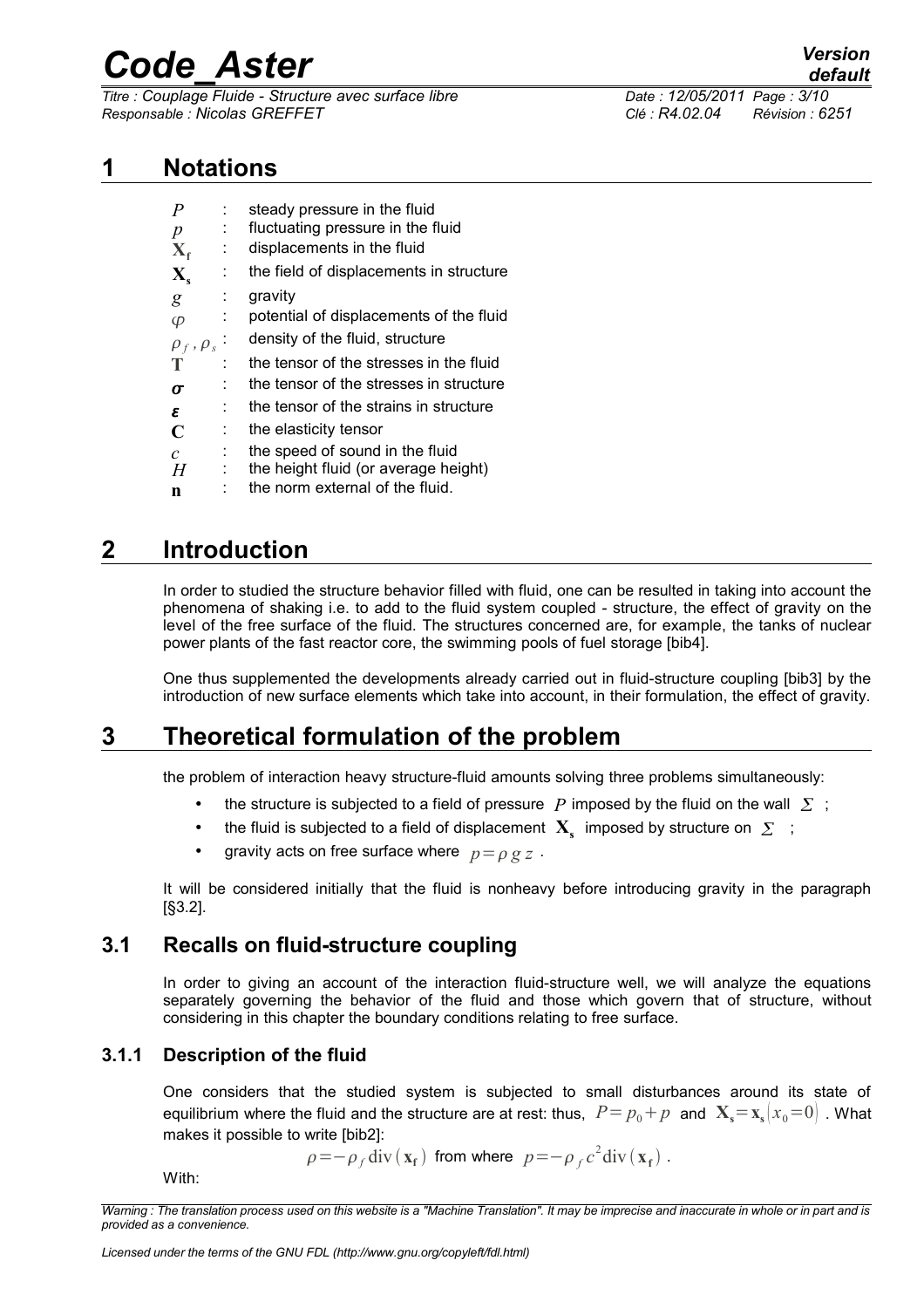*Titre : Couplage Fluide - Structure avec surface libre Date : 12/05/2011 Page : 4/10 Responsable : Nicolas GREFFET Clé : R4.02.04 Révision : 6251*

- *p* fluctuating pressure of the fluid,
- $\sigma$  the disturbance of density of the fluid,  $\rho_f$  density of the fluid at rest,
- $\mathbf{x}_f(\mathbf{r},t)$  the field of displacement of a fluid particle.

The fluid is:

- perfect (i.e. nonviscous)
- barotropic:

$$
p = \rho c^2
$$

• and irrotational: there exists a potential of displacements  $\varphi$ , such as  $p = \rho \frac{\partial^2 \varphi}{\partial x^2}$  $\partial t^2$ 

the behavior of the volume of eulerian fluid is thus described by the following equations:

constitutive law:

$$
\mathbf{T}_{ij} = -p \, \boldsymbol{\delta}_{ij}
$$

• conservation equation of the linear momentum in the fluid in the absence of source:

$$
\operatorname{div}(\overline{\overline{\mathbf{T}}}) = \rho_f \frac{\partial^2 \mathbf{x_f}}{\partial t^2}
$$
 \t\t\neq 3.1.1-2

conservation equation of the mass:

$$
\frac{\partial \rho}{\partial t} + \rho_f \operatorname{div} \left( \frac{\partial \mathbf{x}_s}{\partial t} \right) = 0
$$
 \t\t\t\neq 3.1.1-3

By combining the conservation equations of the linear momentum [éq 3.1.1-2] and the mass [éq 3.1.1-3] written in harmonic mode with the pulsation  $w$ , one obtains, thanks to [éq 3.1.1-1], the equation of Helmholtz:

$$
\Delta p + \frac{\omega^2}{c^2} p = 0
$$

#### **3.1.2 Description of structure**

<span id="page-3-1"></span>One considers that the structure is elastic linear and that one remains in the field of the small disturbances. Taking into account these assumptions, one writes:

the constitutive law in linear elasticity:

$$
\sigma_{ij} = C_{ijkl} \varepsilon_{kl}
$$

• the conservation equation of the linear momentum in structure in the absence of volume forces other than the inertia forces:

$$
\operatorname{div}(\boldsymbol{\overline{\sigma}}) = \rho_s \frac{\partial^2 \mathbf{x}_s}{\partial t^2}
$$

the compatibility equation on the strain tensor:

$$
\varepsilon_{kl} = \frac{1}{2} (\mathbf{u}_{k,l} + \mathbf{u}_{l,k})
$$

#### <span id="page-3-0"></span>**3.1.3 Description of the interface fluid-structure**

2 éq 3.1.1-1

*Warning : The translation process used on this website is a "Machine Translation". It may be imprecise and inaccurate in whole or in part and is provided as a convenience.*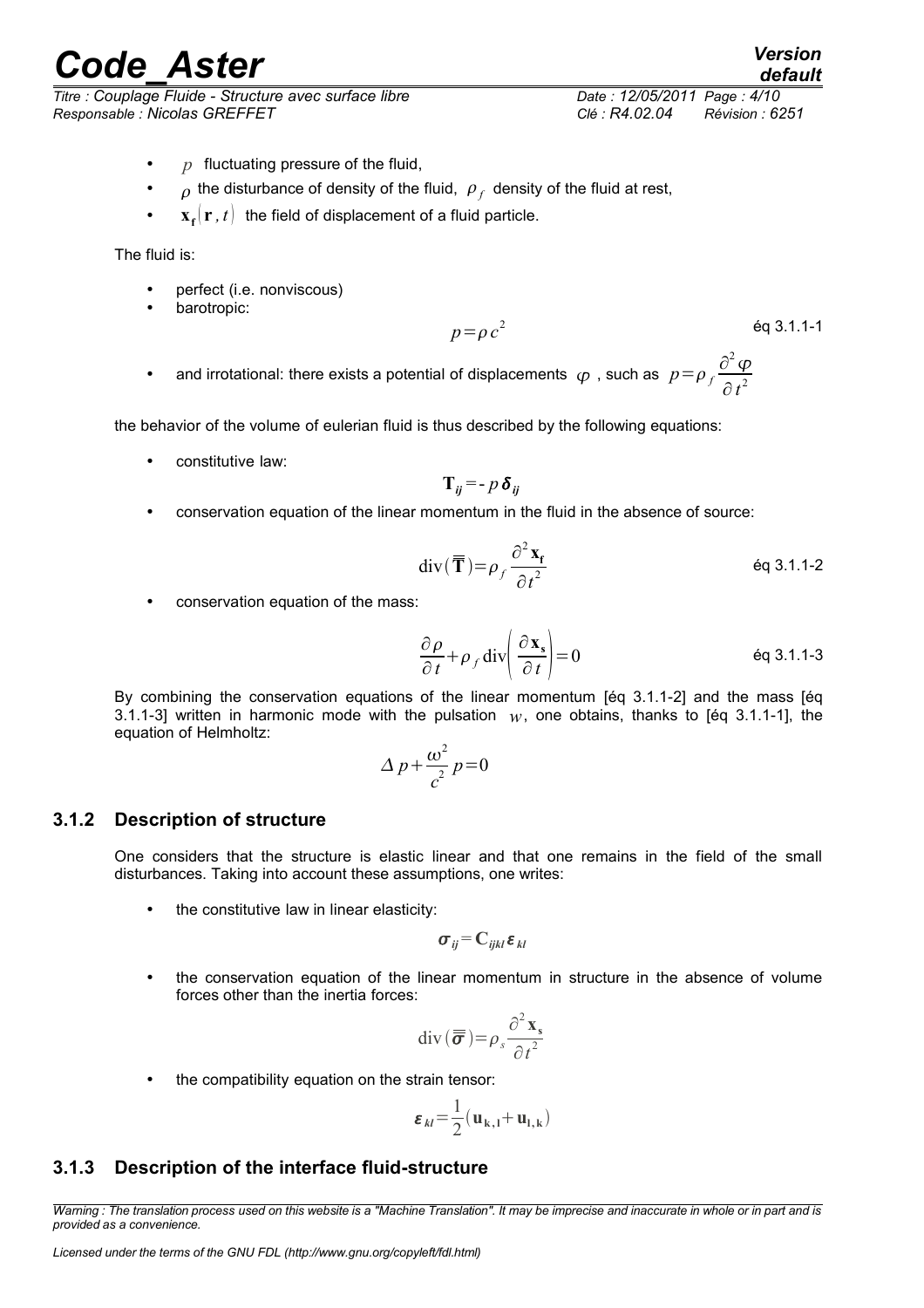*Titre : Couplage Fluide - Structure avec surface libre Date : 12/05/2011 Page : 5/10 Responsable : Nicolas GREFFET Clé : R4.02.04 Révision : 6251*

To the interface ( $\Sigma$ ) between the fluid and structure, like the fluid is not viscous, there is continuity of the normal stresses and normal velocities to the wall, and nullity of the shear stress (absence of viscous friction). These boundary conditions are written:

$$
\begin{vmatrix} \sigma_{ij} \mathbf{n}_i = \mathbf{T}_{ij} \mathbf{n}_i = -p \, \delta_{ij} \mathbf{n}_i \\ \frac{\partial \mathbf{x}_f}{\partial t} . \mathbf{n} = \frac{\partial \mathbf{x}_s}{\partial t} . \mathbf{n}
$$

#### **3.1.3.1 Formulation of the Finally coupled**

<span id="page-4-2"></span>problem, the equation of the problem coupled fluid-structure is written, while taking *p* as variable describing the field of pressure in the fluid and  $\|x_{s}\|$  the field of displacements in structure:

$$
\begin{vmatrix}\n\mathbf{C}_{ijkl}\mathbf{x}_{\mathbf{s}_{k,ij}} + \omega^2 \rho_s \mathbf{x}_{\mathbf{s}_i} = 0 & \text{dans } V_s \\
\Delta p + \frac{\omega^2}{c^2} p = 0 & \text{dans } V_f \\
\sigma_{ij}\mathbf{n}_i = \mathbf{C}_{ijkl}\mathbf{x}_{\mathbf{s}_{k,i}}\mathbf{n}_i = -p \delta_{ij}\mathbf{n}_i & \text{sur } \Sigma \\
\frac{\partial p}{\partial n} = \rho_f \omega^2 \mathbf{x}_{\mathbf{f}_i}\mathbf{n}_i & \text{sur } \Sigma\n\end{vmatrix}
$$

The fields of displacements  $\mathbf{x}_s$  for structure and pressure  $p$  for the fluid sought minimize the functional calculus:

$$
\mathbf{L}(\mathbf{x}_{s}, p, z) = \frac{1}{2} \int_{V_{s}} \left[ \boldsymbol{\sigma}_{ij}(\mathbf{x}_{s}) \boldsymbol{\varepsilon}_{ij}(\mathbf{x}_{s}) - \rho_{s} \omega^{2} \mathbf{x}_{s}^{2} \right] - \int_{\Sigma} p \mathbf{x}_{s} \mathbf{n} d \Sigma + \frac{1}{2 \rho_{f} V_{f}} \int_{V_{f}} \left| \frac{1}{\omega^{2}} (\text{grad } p)^{2} - \frac{p^{2}}{c^{2}} \right| dV
$$

#### <span id="page-4-1"></span>**3.2 Action of gravity on free surface**

#### **3.2.1 Formulation of the problem**

<span id="page-4-0"></span>One points out the linearized dynamic equations here describing small motions of a true fluid. One chooses an eulerian description of the fluid:

$$
\operatorname{grad} P = \rho_f \left( \mathbf{g} - \frac{\partial^2 \mathbf{x}_s}{\partial t^2} \right) \text{ in } V_f
$$

With the equilibrium the fluid particle was in  $\overline{M}_0$  and thus:  $\operatorname{grad} P_0{=}\rho_f{\bf g}$  in  $\overline{V}_f$  .

One considers motions of low amplitude around the state of equilibrium (it is the assumption of the small disturbances): then  $\mathbf{M} = \mathbf{M_0} + \mathbf{x_f} (\mathbf{M_0}, \mathbf{t})$ 

Are  $|p|$  the fluctuation in eulerian pressure and  $|p|_L$  the fluctuation in Lagrangian pressure, then:

$$
p(\mathbf{M}, t) = P(\mathbf{M}_0, t) - P_0(\mathbf{M}_0)
$$
  

$$
p_L = P(\mathbf{M}, t) - P_0(\mathbf{M}_0)
$$

Taking into account the assumption of small displacements:

*Warning : The translation process used on this website is a "Machine Translation". It may be imprecise and inaccurate in whole or in part and is provided as a convenience.*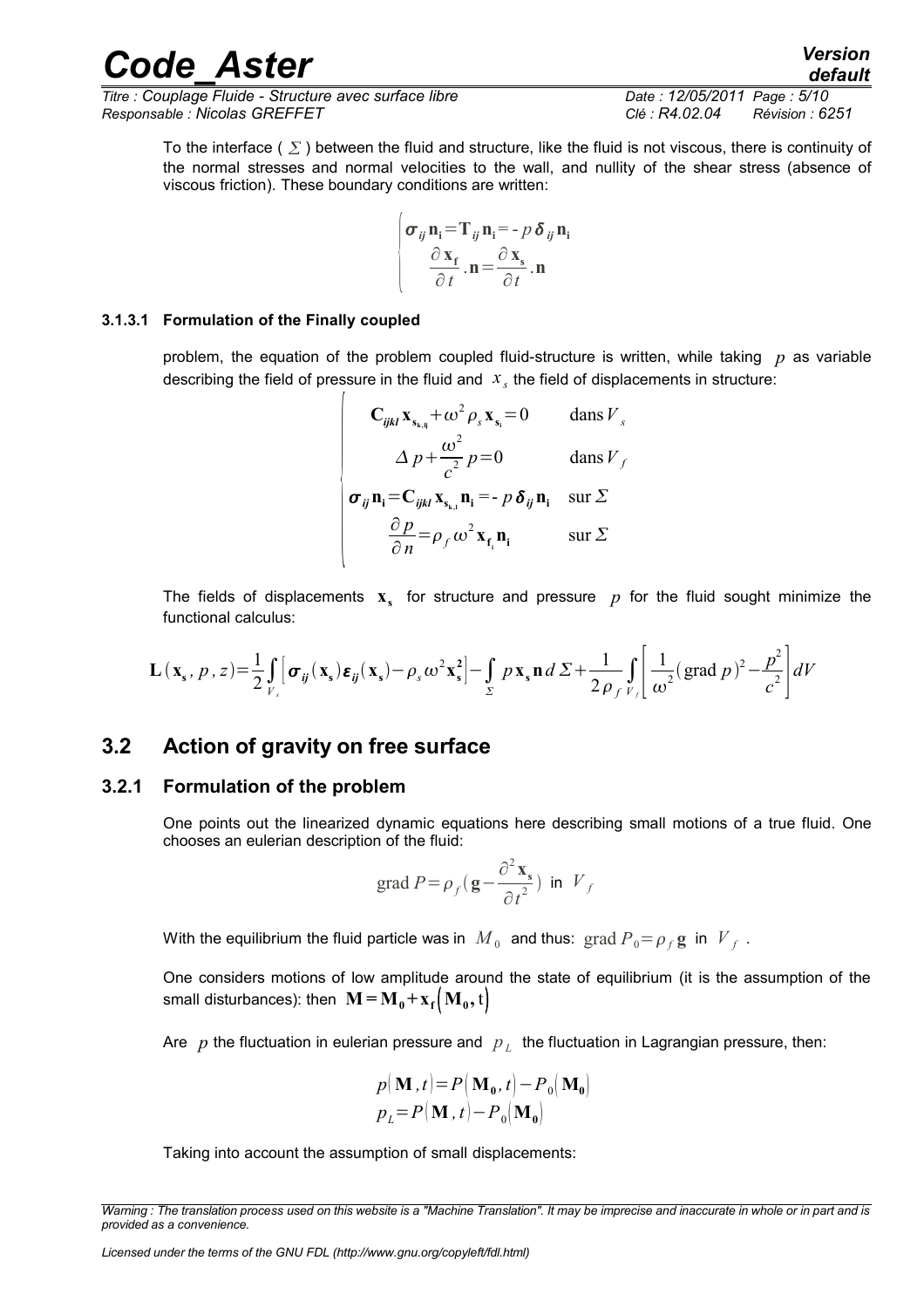*Titre : Couplage Fluide - Structure avec surface libre Date : 12/05/2011 Page : 6/10 Responsable : Nicolas GREFFET Clé : R4.02.04 Révision : 6251*

$$
p_L - p = \text{grad}P(\mathbf{M}_0, t)\mathbf{x}_f(\mathbf{M}_0, t)
$$
  
= -\rho\_f g \mathbf{x}\_f(\mathbf{M}\_0, t) \t\t eq 3.2.1-1

If one considers the case of a heavy fluid having a free surface in contact with a medium to constant pressure *Patm*, one can write, by neglecting the effects of surface tension:

 $P(\mathbf{M}$  , $t)$   $=$   $P_{\mathit{atm}}$   $}$  on free surface  $\mathit{SL}$  i.e.:  $p_{\mathit{L}}$   $=$   $0$  . Maybe, with [éq 3.2.1-1],  $\mathit{p}$   $=$   $\rho_{\mathit{f}}$   $g$   $(\mathbf{x_{f}}$   $,$   $\mathbf{z})$ Taking into account the assumption of small motions, the instantaneous slope of the tangent plane is a first order infinitely small.  $\mathbf{x_f}$ **.**  $\mathbf{z}$  thus merges with the second order near with vertical rise  $h$ .



**Appear 3.2.1-a: approximation on free surface**

Thus, if one adds with the boundary conditions the condition of gravity on free surface, that amounts considering in  $z = H$  the linearized condition:

$$
p = \rho_f g z
$$
 eq the 3.2.1-2

equations of the total problem become:

$$
\begin{vmatrix}\n\mathbf{C}_{ijkl}\mathbf{x}_{\mathbf{s}_{ik,j}} + \omega^2 \rho_s \mathbf{x}_{\mathbf{s}_i} = 0 & \text{dans } V_s \\
\Delta p + \frac{\omega^2}{c^2} p = 0 & \text{dans } V_f \\
\sigma_{ij}\mathbf{n}_i = \mathbf{C}_{ijkl}\mathbf{x}_{\mathbf{s}_{ki}}\mathbf{n}_i = -p \delta_{ij}\mathbf{n}_i & \text{sur } \Sigma \\
\frac{\partial p}{\partial n} = \rho_f \omega^2 \mathbf{x}_{\mathbf{f}_i}\mathbf{n}_i & \text{sur } \Sigma \text{ et sur } SL \\
p = \rho_f g z & \text{sur } SL\n\end{vmatrix}
$$

To express the functional calculus, one uses the constitutive law on free surface. By considering an acceptable field of displacement *dz* one obtains [bib2]:

$$
\int_{SL} \rho g \, z \, \delta z \, ds = \int_{SL} p \, \delta z \, ds
$$

Maybe, finally, the functional calculus of the total system fluid structure subjected to gravity:

$$
L(\mathbf{x}_s, p, z) = \frac{1}{2} \int_{V_s} \left[ \boldsymbol{\sigma}_{ij}(\mathbf{x}_s) \boldsymbol{\varepsilon}_{ij}(\mathbf{x}_s) - \rho_s \omega^2 \mathbf{x}_s^2 \right] - \int_{\Sigma} p \mathbf{x}_s \cdot \mathbf{n} \, d \Sigma + \frac{1}{2} \rho_f \omega \int_{V_f} \left[ \frac{1}{\omega^2} (\text{grad } p)^2 - \frac{p^2}{c^2} \right] dV
$$
  
+  $\frac{1}{2} \int_{SL} \rho g z^2 dS - \int_{SL} p z dS$ 

*default*

*Warning : The translation process used on this website is a "Machine Translation". It may be imprecise and inaccurate in whole or in part and is provided as a convenience.*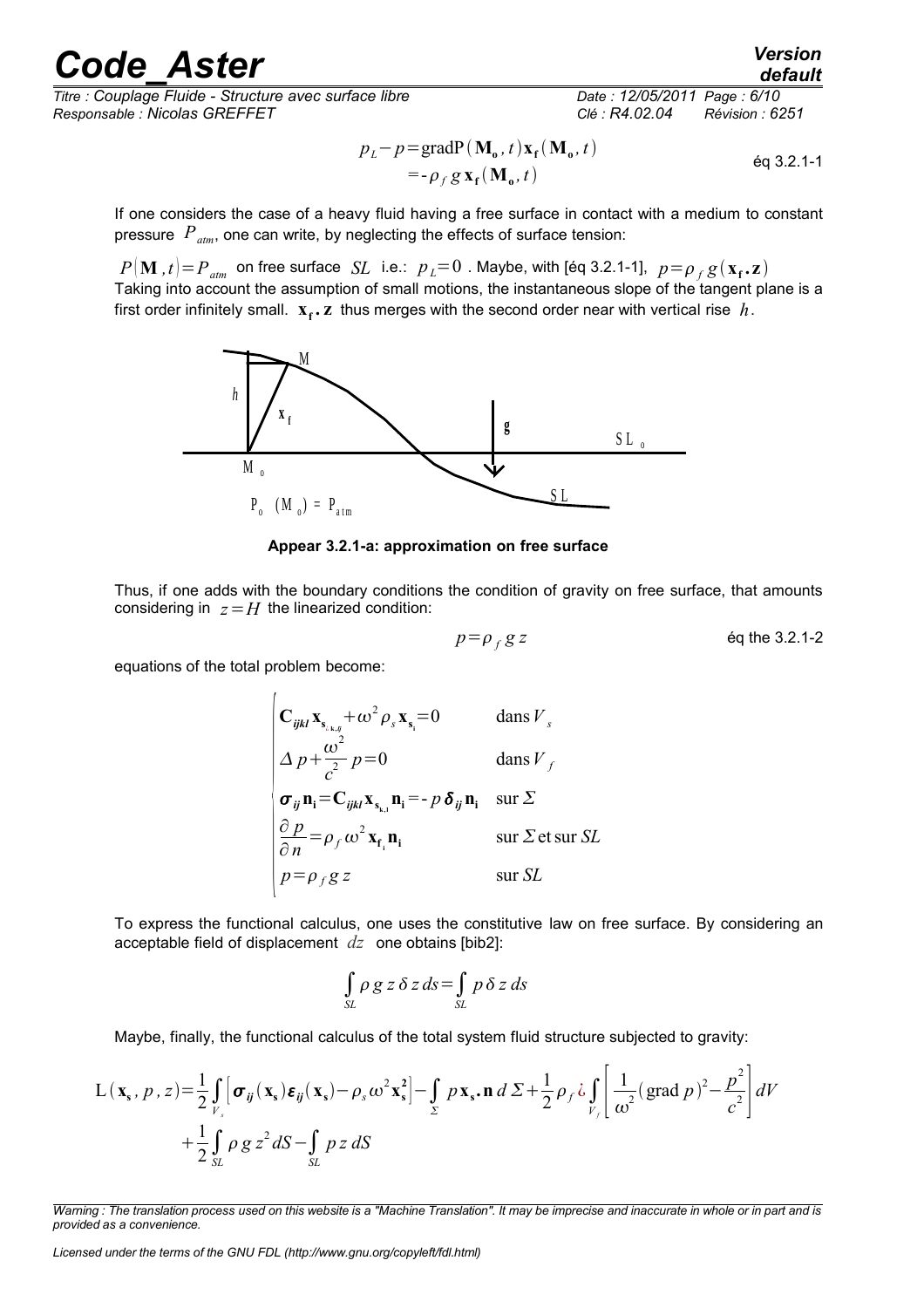*Titre : Couplage Fluide - Structure avec surface libre Date : 12/05/2011 Page : 7/10 Responsable : Nicolas GREFFET Clé : R4.02.04 Révision : 6251*

This taking into account of gravity implies two additional terms in the functional calculus describing the fluid:

- a term of potential energy related to free surface: 1  $rac{1}{2}$  $\int_{SL}$  $\rho g z^2 ds$
- a term due to the work of the hydrodynamic pressure in the displacement of free surface: ∫ *p z ds SL*

However it should be noted that it is not the single effect of gravity since in any point of the wall  $\Sigma$  is exerted a permanent pressure  $-\rho g z$  (where z is the altitude of the point M considered: one supposes that  $z=0$  on the level of free surface to the equilibrium). The point M is actuated by an infinitesimal  $X_s$  movement, the surface element  $d\,\Sigma$  thus varies and the force due to the permanent pressure too. This force is responsible for an additional term of stiffness being added to the structure stiffness in the system. It could cause a buckling of structure by cancelling the structural stiffness. This effect is negligible on the vibratory characteristics ([bib2], [bib1]), one thus does not take it into account.

#### **3.2.2 Discretization by finite elements**

<span id="page-6-0"></span>to obtain the discretized form of the functional calculus, one replaces each integral by a sum of integrals on each element *i* of the discretized system, then one uses an approximation by finite elements of the unknown functions of displacement and pressure on each element *i* [bib18].

The unknowns are  $\mathbf{X}_{\mathbf{s}}[u,v,w],$   $p$  , $z$  , one has then by posing  $\mathrm{Ni}\;$  the shape functions (or nodal interpolation functions on the element *i* ):

$$
\begin{cases}\n\sigma = D \varepsilon \\
\varepsilon = B u\n\end{cases}\n\begin{cases}\nx_s = N_i u \\
p(x, y, z) = N_i p \\
\nabla p = \overline{N_i} p\n\end{cases}\n\begin{cases}\nx_s \cdot n = N_{\Sigma i} u \\
z = N_{\Sigma i} z\n\end{cases}
$$

where  $\delta$ ,  $p$ , are the unknowns with the nodes structures and the fluid nodes, and the  $z$  unknown at free surface.

From where the discretized statement of the functional calculus associated with problem:

$$
L = u^{t}(K - \omega^{2}M)u + p^{t}(\frac{H}{\rho_{f}\omega^{2}} - \frac{Q}{\rho_{f}c^{2}})p + z^{t}\rho_{f}gK_{z}z - 2p^{t}M_{z}z - 2p^{t}C u
$$

with

$$
\mathbf{K} = \sum_{i} \int_{V_i} \mathbf{N}_i^t \mathbf{B}_i^t \mathbf{D}_i \mathbf{B}_i \mathbf{N}_i dV_i
$$

$$
\mathbf{M} = \sum_{i} \int_{S_i} \mathbf{N}_i^t \rho_f \mathbf{N}_i dV_i
$$

matrix stiffness of the structure

mass matrix of the structure

*Warning : The translation process used on this website is a "Machine Translation". It may be imprecise and inaccurate in whole or in part and is provided as a convenience.*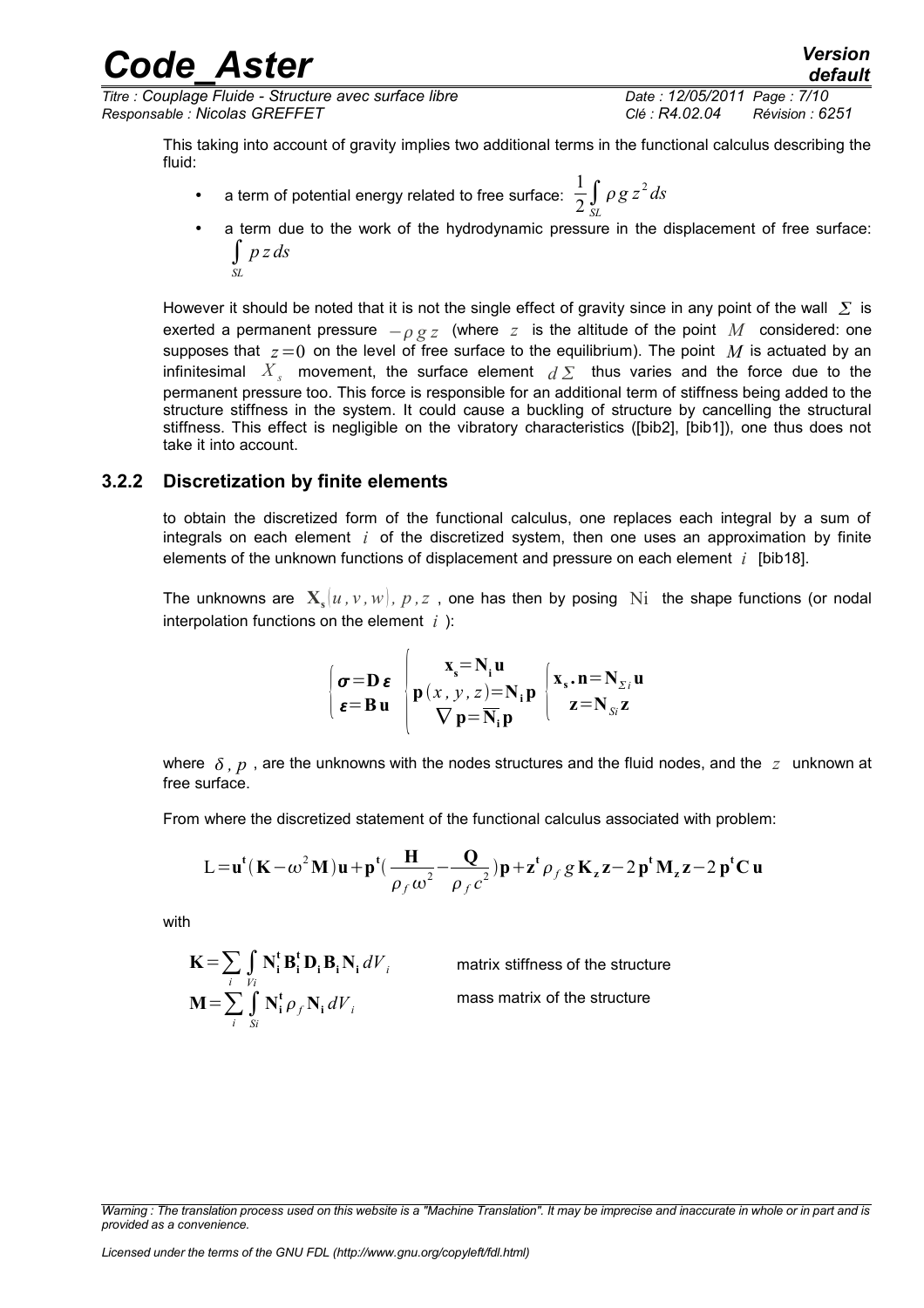*Titre : Couplage Fluide - Structure avec surface libre Date : 12/05/2011 Page : 8/10 Responsable : Nicolas GREFFET Clé : R4.02.04 Révision : 6251*

*default*

and



where  $|c|$  is the speed of sound in the fluid,  $|\rho_{f}|$  the density of the fluid and where  $\mathbf{K_{f}}$  corresponds to the potential energy of the fluid,  $\mathbf{K}_{\mathbf{z}}$  with the potential energy of free surface,  $\mathbf{H}$  the kinetic energy of the fluid,  $\bf{M}$  the coupling fluid-solid and  $\bf{M}_z$  the coupling  $\it{p-z}\,$  on free surface.

The approximation by finite elements of the complete problem leads then to the following matric system:

|  |  |  | $\begin{bmatrix} \mathbf{K} & -\mathbf{C} & 0 \\ 0 & \mathbf{H} & 0 \\ 0 & -\mathbf{M}_{z} & \mathbf{K}_{z} \end{bmatrix} \begin{bmatrix} \mathbf{u} \\ \mathbf{p} \\ \mathbf{z} \end{bmatrix} - \omega^{2} \begin{bmatrix} \mathbf{M} & 0 & 0 \\ \rho_{f} \mathbf{C} & \frac{\mathbf{Q}}{c^{2}} & \rho_{f} \mathbf{M}_{z} \\ 0 & 0 & 0 \end{bmatrix} \begin{bmatrix} \mathbf{u} \\ \mathbf{p} \\ \mathbf{z} \end{bmatrix} = 0$ |  |
|--|--|--|---------------------------------------------------------------------------------------------------------------------------------------------------------------------------------------------------------------------------------------------------------------------------------------------------------------------------------------------------------------------------------------------------------------------------------|--|
|  |  |  |                                                                                                                                                                                                                                                                                                                                                                                                                                 |  |

The first equation corresponds to the motion of structure subjected to the compressive forces, the second with that of the motion of the fluid coupled with structure and at free surface, the third is the equation of free surface.

However the written problem of the kind has asymmetric mass matrixes and stiffness what prevents the use of the classical algorithms of resolution of *Code\_Aster*.

#### **3.2.3 Introduction of an additional variable**

<span id="page-7-0"></span>to make the problem symmetric and to be able to use the classical methods of resolution, one introduces an additional variable: potential of displacements in the fluid *j* [bib2].

$$
X_f = \text{grad }\varphi
$$
 i.e formula  $\rho \omega^2 \varphi = p$ 

unknown additional is related to the unknowns of the problem, which leads to a stiffness matrix singular. One

reformulates the problem coupled heavy structure-fluid: What

 $\overline{ }$ 

$$
\begin{vmatrix}\n\mathbf{C}_{ijkl}\mathbf{x}_{\mathbf{s}_{k,j}} + \omega^2 \rho_s \mathbf{x}_{\mathbf{s}_i} = 0 & \text{dans } V_s \\
\Delta \varphi + \frac{\omega^2}{\rho_f c^2} p = 0 & \text{dans } V_f \\
p = \rho_f \omega^2 \varphi & \text{dans } V_f \\
\sigma_{ij} \mathbf{n}_i = \mathbf{C}_{ijkl} \mathbf{x}_{\mathbf{s}_{k,i}} \mathbf{n}_i = -\rho_f \omega^2 \varphi \delta_{ij} \mathbf{n}_i & \text{sur } S \\
\frac{\partial \varphi}{\partial n} = \mathbf{x}_{\mathbf{f}_i} \mathbf{n}_i & \text{sur } S \\
p = \rho_f g z & \text{sur } SL\n\end{vmatrix}
$$

leads to the functional calculus of the coupled system: Maybe

*Warning : The translation process used on this website is a "Machine Translation". It may be imprecise and inaccurate in whole or in part and is provided as a convenience.*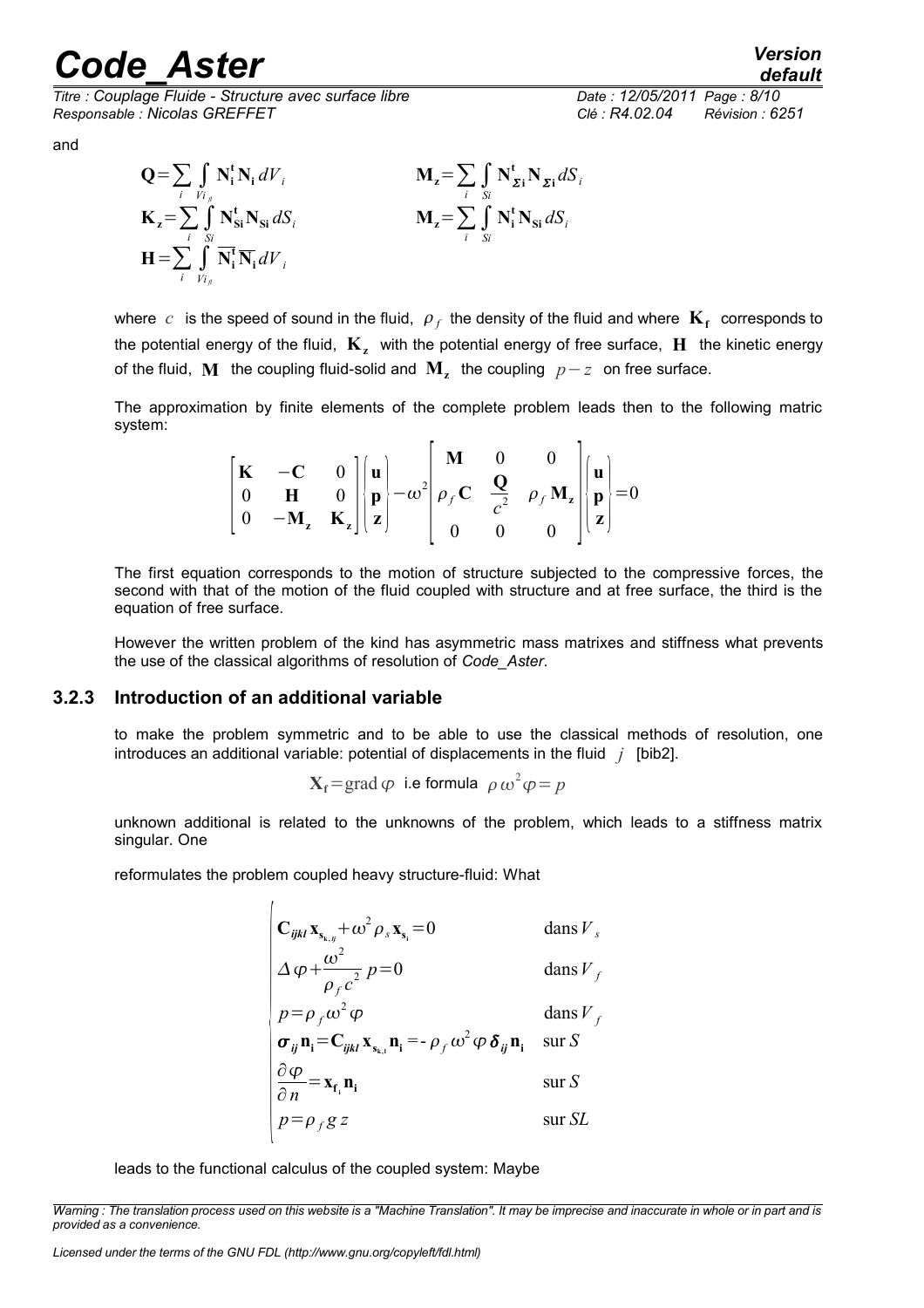*Titre : Couplage Fluide - Structure avec surface libre Date : 12/05/2011 Page : 9/10 Responsable : Nicolas GREFFET Clé : R4.02.04 Révision : 6251*

$$
L(\mathbf{x}_{s}, p, j, z) = \frac{1}{2} \int_{V_{s}} \left[ \sigma_{ij}(\mathbf{x}_{s}) \varepsilon_{ij}(\mathbf{x}_{s}) - \rho_{s} \omega^{2} \mathbf{x}_{s}^{2} \right] + \frac{1}{2} \int_{V_{f}} \frac{p^{2}}{c^{2}} dV + \frac{1}{2} \int_{SL} \rho g g^{2} ds
$$

$$
- \omega^{2} \left[ \int_{\Sigma} \rho_{f} \varphi \mathbf{x}_{s} \mathbf{n} d \Sigma + \int_{SL} \rho_{f} \varphi g g + \int_{V_{f}} \left[ \frac{\rho_{f}}{2} (\text{grad } \varphi)^{2} + \frac{p \varphi}{c^{2}} \right] dV \right]
$$

while discretizing: What

$$
L = \delta^{t}(\mathbf{K} - \omega^{2}\mathbf{M})\delta + \frac{1}{\rho_{f}c^{2}} \mathbf{p}^{t} \mathbf{Q} \mathbf{p} + \rho_{f} g \mathbf{z}^{t} \mathbf{K}_{z} \mathbf{z}
$$

$$
-2 \omega^{2} \left[ \frac{\rho_{f}}{2} \boldsymbol{\varphi}^{t} \mathbf{H} \boldsymbol{\varphi} + \rho_{f} \boldsymbol{\varphi}^{t} \mathbf{C} \delta + \rho_{f} \boldsymbol{\varphi}^{t} \mathbf{M}_{z} \mathbf{z} + \frac{1}{c^{2}} \mathbf{p}^{t} \mathbf{Q} \boldsymbol{\varphi} \right]
$$

is written, in matric form: Establishment

$$
\begin{bmatrix}\n\mathbf{K} & 0 & 0 & 0 & 0 \\
0 & \frac{\mathbf{Q}}{\rho_f c^2} & 0 & 0 & \mathbf{p} \\
0 & 0 & 0 & 0 & 0 & \mathbf{p} \\
0 & 0 & 0 & \rho_f g \mathbf{K}_z\n\end{bmatrix}\n\begin{bmatrix}\n\mathbf{M} & 0 & \rho_f \mathbf{C} & 0 \\
0 & 0 & \frac{\mathbf{Q}}{c^2} & 0 \\
\rho_f \mathbf{C}^t & \frac{\mathbf{Q}^t}{c^2} & \rho_f \mathbf{H} & \rho_f \mathbf{M}_z \\
0 & 0 & \rho_f \mathbf{M}_z^t & 0\n\end{bmatrix}\n\begin{bmatrix}\n\mathbf{\delta} \\
\mathbf{p} \\
\mathbf{p} \\
\mathbf{z}\n\end{bmatrix} = 0
$$

### **4 in Code\_Aster**

<span id="page-8-1"></span>the library of the finite elements of Code\_Aster was enriched by five isoparametric surface elements having like degrees of freedom the deflection of free surface and the potential of displacements of the fluid at free surface. They are compatible with the elements 3D which deal with the problem of coupling fluid/structure [bib3] One

names: MEFP

```
_FACE3 and MEFP _FACE6 respectively triangles with 3 or 6 nodes, MEFP
\overline{F}ACE4, MEFP \overline{F}ACE8 and MEFP FACE9 respectively quadrangles with 4,8 or 9 nodes.
These
```
<span id="page-8-0"></span>elements belong to modelization 2D FLUI PESA  $\circ$ f the MECHANICAL phenomenon . Bibliography

### **5 J.**

- 1) TANI, J. TERAKI: Free vibration analysis of FBR vessels partially filled with liquid. SMIRT 1989 R.
- 2) J. GIBERT: Vibration of sructures interaction with the fluids random sources of excitation. CEA/EDF/INRIA 1988 F.
- 3) WAECKEL: Modal analysis in acoustic vibration in ASTER. Note C intern HP 61/91 160 EDF/DER.

*Warning : The translation process used on this website is a "Machine Translation". It may be imprecise and inaccurate in whole or in part and is provided as a convenience.*